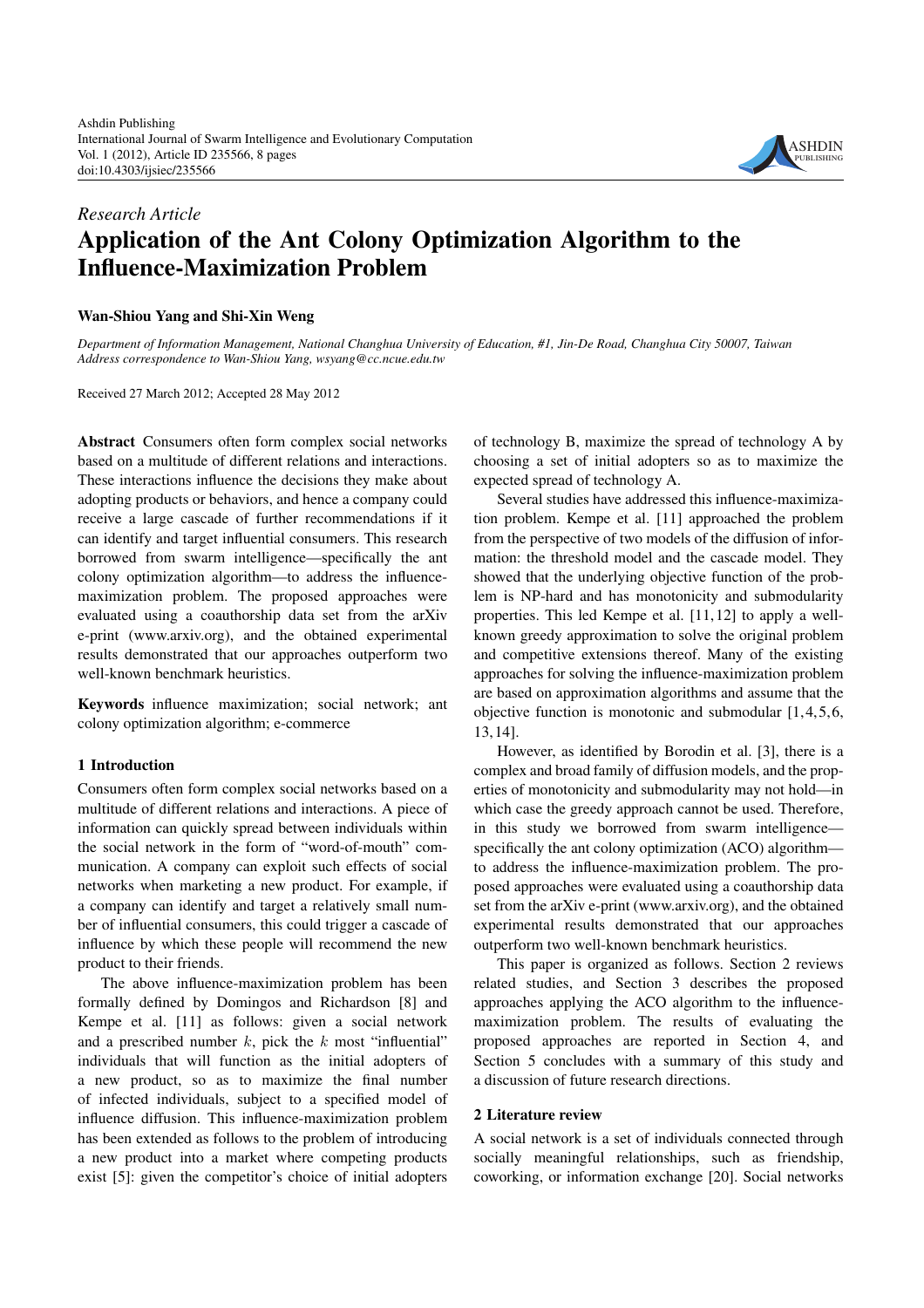are formed when people interact with each other, and thus manifest in many aspects of everyday life. Social network theory traditionally views social relationships in terms of nodes and links [\[20\]](#page-7-11), where the nodes are the individual actors within the networks and the links are the relationships between them. A social network plays a fundamental role as a medium for spreading information, ideas, or influence among its members [\[11,](#page-7-2)[20\]](#page-7-11). These interactions influence decisions made by the individuals, and may allow any idea or innovation to make significant inroads into the population. Many diffusion models have been proposed for investigating how an idea or innovation spreads through a social network [\[3,](#page-7-10)[17,](#page-7-12)[19\]](#page-7-13).

Motivated by applications to marketing, Domingos and Richardson [\[8\]](#page-7-1) defined the influence-maximization problem as finding a k-node set that maximizes the expected number of influenced nodes at the end of the diffusion process. The authors modeled this problem using an arbitrary Markov random field, and provided heuristics for identifying individuals who exert a large overall effect on the network. Richardson and Domingos [\[16\]](#page-7-14) extended their models to the continuous case so that businesses can allocate marketing funds more effectively. Kempe et al. [\[11\]](#page-7-2) introduced various diffusion models such as the threshold model and the cascade model. They showed that determining an optimal seeding set is NP-hard, and that a natural greedy strategy yields provable approximation guarantees if the diffusion model has the properties of monotonicity and submodularity. This line of research was extended by introducing other competitors so as to produce the most far-ranging influence  $[1,4,5,6,12,13,14]$  $[1,4,5,6,12,13,14]$  $[1,4,5,6,12,13,14]$  $[1,4,5,6,12,13,14]$  $[1,4,5,6,12,13,14]$  $[1,4,5,6,12,13,14]$  $[1,4,5,6,12,13,14]$ .

As noted by Borodin et al. [\[3\]](#page-7-10), certain diffusion models—particularly those for investigating competitive influence in social networks—may not be monotonic or submodular, and hence the original greedy approach cannot be used. In the present study we therefore exploited the search capacity of the ACO algorithm to find an (approximate) solution for the influence-maximization problem. ACO, initially proposed by Dorigo [\[9\]](#page-7-15), is a metaheuristic developed for composing approximate solutions. ACO is inspired by observations of the collective foraging behavior in real ant colonies and represents problems as graphs, with solutions being constructed within a stochastic iterative process by adding solution components to partial solutions. Each individual ant constructs part of the solution using an artificial pheromone and heuristic information dependent on the problem. ACO has been receiving extensive attention due to its successful applications to many NP-hard combinatorial optimization problems [\[2,](#page-7-16)[7,](#page-7-17)[10,](#page-7-18)[18\]](#page-7-19).

#### <span id="page-1-0"></span>**3 Proposed approaches**

The advent of recent information techniques, especially in communication systems (e.g., email, bulletin boards, and messaging) and contacting systems [e.g., ICQ [\(www.icq.com\)](file:www.icq.com), Friendster [\(www.friendster.com\)](file:www.friendster.com), and Facebook [\(www.facebook.com\)](file:www.facebook.com)], has led to a rapid growth in computer-mediated social networks. Data on the connectedness of humans can be obtained by links either explicitly stated by consumers (e.g., friendships stated on contacting systems) or implicitly inferred from previous interaction data (e.g., email logs). In this research we transform the connectedness data into a consumer's social network and represent the network as a directed graph, where each node represents a consumer and each edge represents the connectedness between two consumers. Our view is formally described in Definition [1.](#page-1-1)

<span id="page-1-1"></span>**Definition 1.** A social network SN is a directed graph  $SN = (V, E)$ , where V is the set of nodes and E is the set of edges. Each node  $V_i \in V$  represents a consumer, and each edge  $(V_i, V_j)$ , where  $V_i, V_j \in V$ , represents the connectedness from  $V_i$  to  $V_i$ .

We assume that a company has a fixed budget for targeting  $k$  consumers who will trigger a cascade of influence. If  $S$ is the initial set of adopters, then its influence is expressed as the expected number of adopters at the end of the diffusion process (see Definition [2\)](#page-1-2).

<span id="page-1-2"></span>**Definition 2.** Given a set  $S$  of initial adopters, the influence of S, denoted as  $Inf(S)$ , is the expected number of the adopters at the end of the diffusion process, subject to a specified diffusion model ς.

In the case that there is no competing product, our goal is to identify a set of initial adopters  $S$  of size  $k$  that will maximize the expected number of the adopters influenced by  $S$  (see Definition [3\)](#page-1-3).

<span id="page-1-3"></span>**Definition 3** (without a competing product)**.** Given a social network  $SN = (V, E)$ , a prescribed number k, and a diffusion model  $\varsigma$ , our goal is to find a set of nodes  $S, S \subseteq V$  and  $|S| = k$ , that maximizes Inf(S).

In the case that there is a competing product, we consider the influence-maximization problem from the follower's perspective. Therefore, suppose the competitor's choice of initial adopters is  $C$ , our goal is to choose a set of initial adopters that will maximize the expected spread of our new product (see Definition [4\)](#page-1-4).

<span id="page-1-4"></span>**Definition 4** (with a competing product)**.** Given a social network  $SN = (V, E)$ , a set C of initial adopters of a competing product, a prescribed number k, and a diffusion model  $\varsigma$ , our goal is to find a set of nodes  $S, S \subseteq V - C$  and  $|S| = k$ , that maximizes Inf $(S)$ .

The inspiration for ACO is the foraging behavior of real ants [\[10\]](#page-7-18). When searching for food, ants initially explore the area surrounding their nest in a random manner. As soon as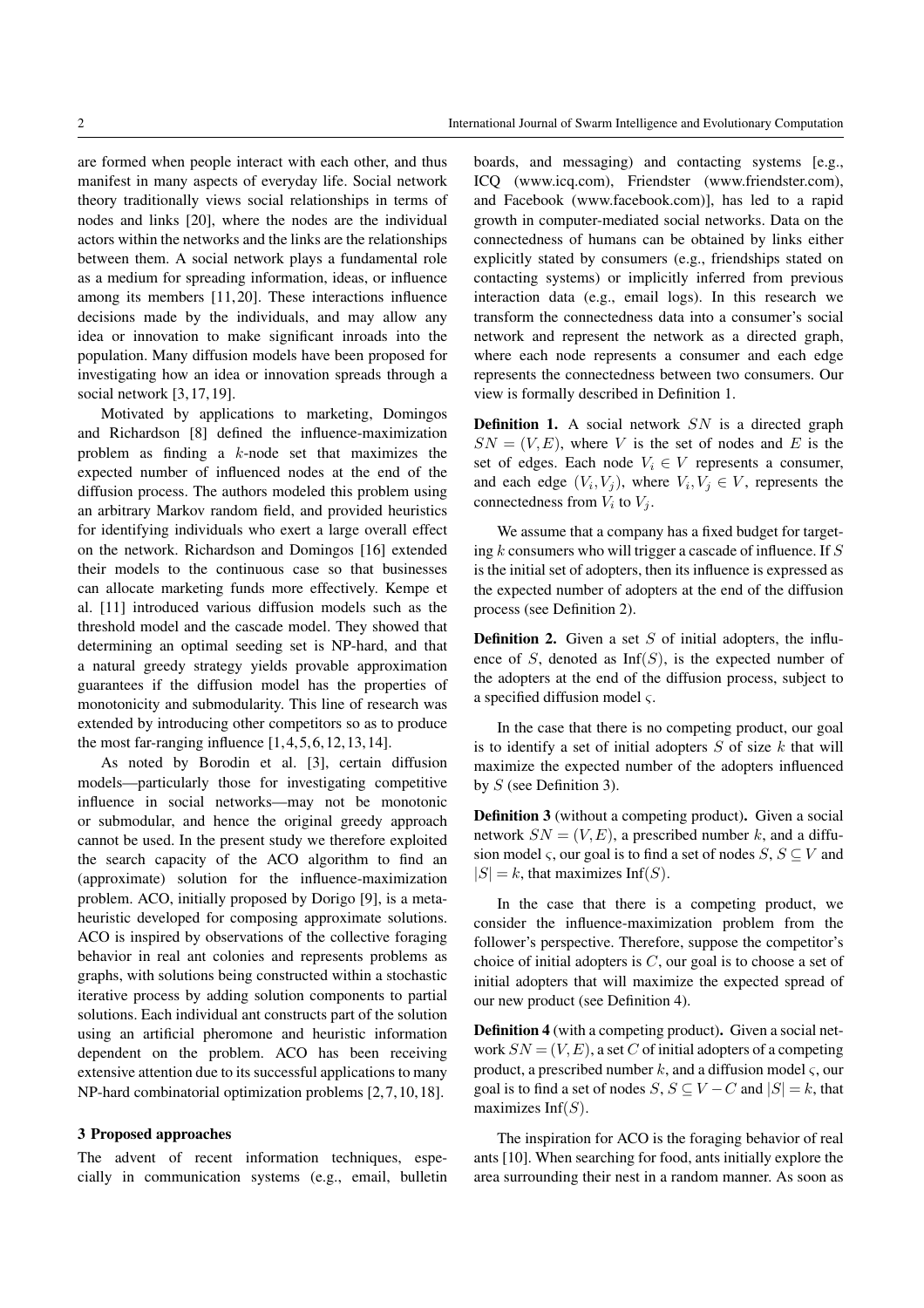

<span id="page-2-1"></span>**Figure 1:** An example of a social network and its corresponding complete digraph.

an ant finds a food source, it evaluates the quantity and quality of the food and carries some of it back to the nest. During the return trip, the ant deposits a chemical pheromone trail on the ground. The quantity of pheromone deposited depends on the quantity and quality of the food, and this will guide other ants to the food source. Indirect communication between the ants via pheromone trails enables them to find the shortest paths between their nest and food sources. This characteristic of real ant colonies is exploited in artificial ant colonies, and the ACO algorithm utilizes a graph representation to find (approximate) solutions for the target problem. We construct a complete digraph to represent the original social network (see Definition [5\)](#page-2-0).

<span id="page-2-0"></span>**Definition 5.** A complete digraph  $SN' = (V, E')$  is constructed to represent the original social network,  $SN = (V, E)$ . Each node in  $SN'$  represents a node in  $SN$ , and for each pair of nodes  $(V_i, V_j)$  in SN, a bidirectional edge  $(V_i, V_j)$  is constructed in  $SN'$ .

Figure [1\(](#page-2-1)a) shows an example of a social network of size 7, and Figure [1\(](#page-2-1)b) shows the corresponding complete digraph.

Also, we transform the defined influence-maximization problem into a problem of finding a circle of prescribed length so as to maximize the expected spread from the set of nodes in the circle (see Definitions [6](#page-2-2) and [7\)](#page-2-3).

<span id="page-2-2"></span>**Definition 6** (without a competing product)**.** Given a social network  $SN = (V, E)$ , a corresponding complete digraph  $SN' = (V, E')$ , a prescribed number k, and a diffusion model  $\varsigma$ , our goal is to find a circle  $S, S \subseteq V$  and  $|S| = k$ , on  $SN'$  that maximizes Inf(S) on SN.

<span id="page-2-3"></span>**Definition 7** (with a competing product)**.** Given a social network  $SN = (V, E)$ , a corresponding complete digraph  $SN' = (V, E')$ , a set C of initial adopters of a competing product, a prescribed number k, and a diffusion model  $\varsigma$ ,

<span id="page-2-4"></span>Figure 2: The basic ACO algorithm for the influencemaximization problem.

our goal is to find a circle S,  $S \subseteq V - C$  and  $|S| = k$ , on  $SN'$  that maximizes Inf(S) on SN.

The central component of an ACO algorithm is a parameterized probabilistic model, which is called the pheromone model. This model is used to probabilistically generate solutions to the problem under consideration by assembling them using a finite set of solution components. At run-time, ACO algorithms update the pheromone values using previously generated solutions. The update aims to concentrate the search within regions of the search space containing high-quality solutions. We therefore design a basic ACO algorithm as shown in Figure [2,](#page-2-4) which works as follows. The algorithm first initializes all of the pheromone values according to the InitializePheromoneValue() function. An iterative process then starts, with the GenerateSolutions()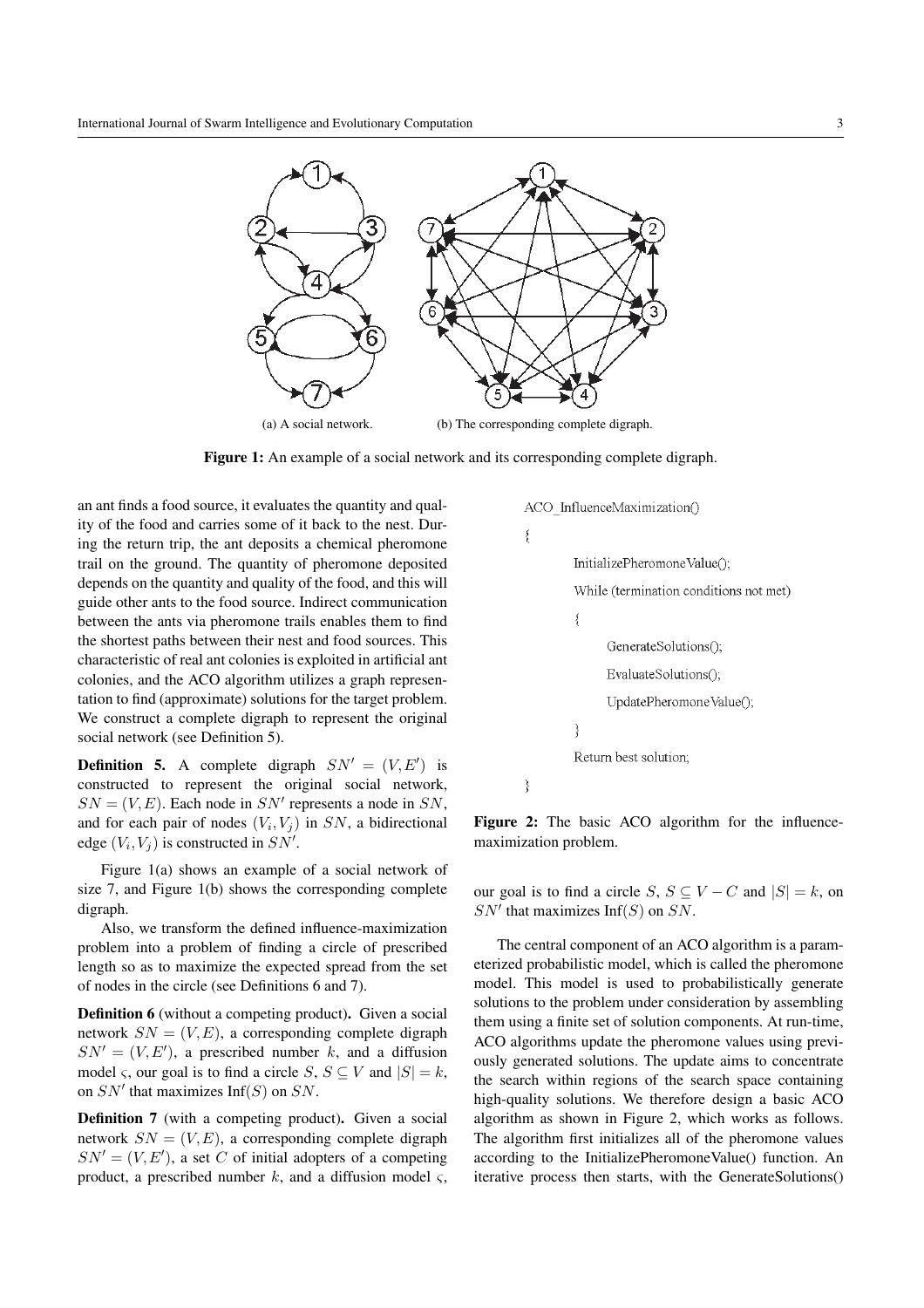Ĵ.

4 International Journal of Swarm Intelligence and Evolutionary Computation

| InitializePheromoneValue( $SN'$ : a complete digraph; k: integer; m: integer)                | <b>Table 1:</b> Example of pheromone values. |              |           |  |
|----------------------------------------------------------------------------------------------|----------------------------------------------|--------------|-----------|--|
|                                                                                              | Solution no.                                 | <b>Nodes</b> | Influence |  |
| For each node <i>i</i> in SN'                                                                |                                              | 1,2,6        | 4         |  |
|                                                                                              | 2                                            | 2,1,4        |           |  |
| $\tau(i) = \varepsilon$ , // pheromone on <i>i</i>                                           | 3                                            | 3,1,2        | 4         |  |
| $l=1$ ; solution $Si=\phi$ ,                                                                 | 4                                            | 4,3,5        | 6         |  |
| While $ Si  \le k$                                                                           | 5                                            | 5,6,7        | 3         |  |
|                                                                                              | 6                                            | 6,5,7        | 3         |  |
| $Si=Si$ $\cup$ nodes randomly selected from the level- <i>l</i> neighbors of node <i>i</i> ; |                                              | 7,6,2        | 4         |  |
| $l^{++}$ ;                                                                                   |                                              |              |           |  |

<span id="page-3-1"></span>Consider the example shown in Figure [1\(](#page-2-1)b). Suppose each solution has three nodes and that each node has an initial pheromone value of 1. The InitializePheromoneValue() function creates 7 solutions since there are 7 nodes in the complete digraph. Suppose each solution is created and the influence of each solution is evaluated as listed in Table [1.](#page-3-1) Then nodes 3, 4, and 5 will have a pheromone value of 7 and the other nodes all have a pheromone value of 1 if only the best solution (i.e., solution 4) lay down its pheromone.

In the iterative process, all ants probabilistically construct solutions to the problem. In the GenerateSolutions() function, each artificial ant generates a complete target set by choosing the nodes according to a probabilistic statetransition rule: an ant positioned on node  $r$  chooses node s to move to by applying the rule given by

<span id="page-3-2"></span>
$$
s = \begin{cases} \arg \max_{u \in V - r} \left\{ \left[ \tau(u) \right]^{\alpha} * \left[ \eta(u) \right]^{\beta} \right\}, & \text{if } q \le q_0 \\ S, & \text{otherwise,} \end{cases}
$$
 (1)

where q is a random number uniformly distributed in  $[0,1]$ ,  $q_0$  is a parameter  $(0 \leq q_0 \leq 1)$ ,  $\tau$  is the pheromone value,  $\eta$  is the heuristic value, and S is a random variable selected according to the probability distribution given by

<span id="page-3-3"></span>
$$
p(u) = \frac{\left[\tau(u)\right]^{\alpha} * \left[\eta(u)\right]^{\beta}}{\sum \left[\tau(u)\right]^{\alpha} * \left[\eta(u)\right]^{\beta}}.
$$
 (2)

The above state-transition rule clearly favors transitions toward nodes with large pheromone and heuristic values. Parameter  $q_0$  determines the relative importance of exploitation versus exploration: every time an ant in node  $r$  has to choose a node s to move to, it samples a random number  $0 \le q \le 1$ . If  $q \le q_0$ , the best node (according to [\(1\)](#page-3-2)) is chosen (exploitation); otherwise a node is chosen according to [\(2\)](#page-3-3) (biased exploration).

We also propose using three methods for determining the heuristic values of nodes:

(1) Degree centrality approach: degree centrality is defined as the number of links incident upon a node [\[15\]](#page-7-20). Since outdegree is often interpreted as a form of gregariousness in a social network [\[15\]](#page-7-20), we define the number of

 $\mathcal{E}$ Sort all solutions by their influence value  $Inf()$ ; Let Top be the set of top- $m$  solutions; For each solution Si in Top  $\{$ For each node j in Si  $\{$  $\tau(j) = \tau(j) + Inf(Si);$  $\rightarrow$ ₹

<span id="page-3-0"></span>**Figure 3:** The InitializePheromoneValue() function.

function being used by all ants to probabilistically construct solutions to the problem based on a given pheromone model in each iteration. The EvaluateSolutions() function is used to evaluate the quality of the constructed solutions, and some of the solutions are used by the UpdatePheromoneValue() function to update the pheromone before the next iteration starts.

The InitializePheromoneValue() function is used to initialize the pheromone values of all nodes of the constructed complete digraph. Initially, each node has a very small pheromone value of  $\varepsilon \neq 0$ . A possible solution is then created for each node by assembling the solution components as follows. Starting node  $i$  is added first, and each of its first-level neighbors are independently selected with probability  $p$ ; then its second-level neighbors are selected. and so on, until  $k$  nodes are assembled in the solution. The influence of the solution—which corresponds to the expected number of the adopters at the end of the diffusion process—is then evaluated. The influences of the top- $m$ solutions are then used as the pheromone and lay down on all component nodes of the solution. Different solutions may lay down pheromone values on the same nodes, in which case all pheromone values of the same node are summarized. The detailed algorithm is shown in Figure [3.](#page-3-0)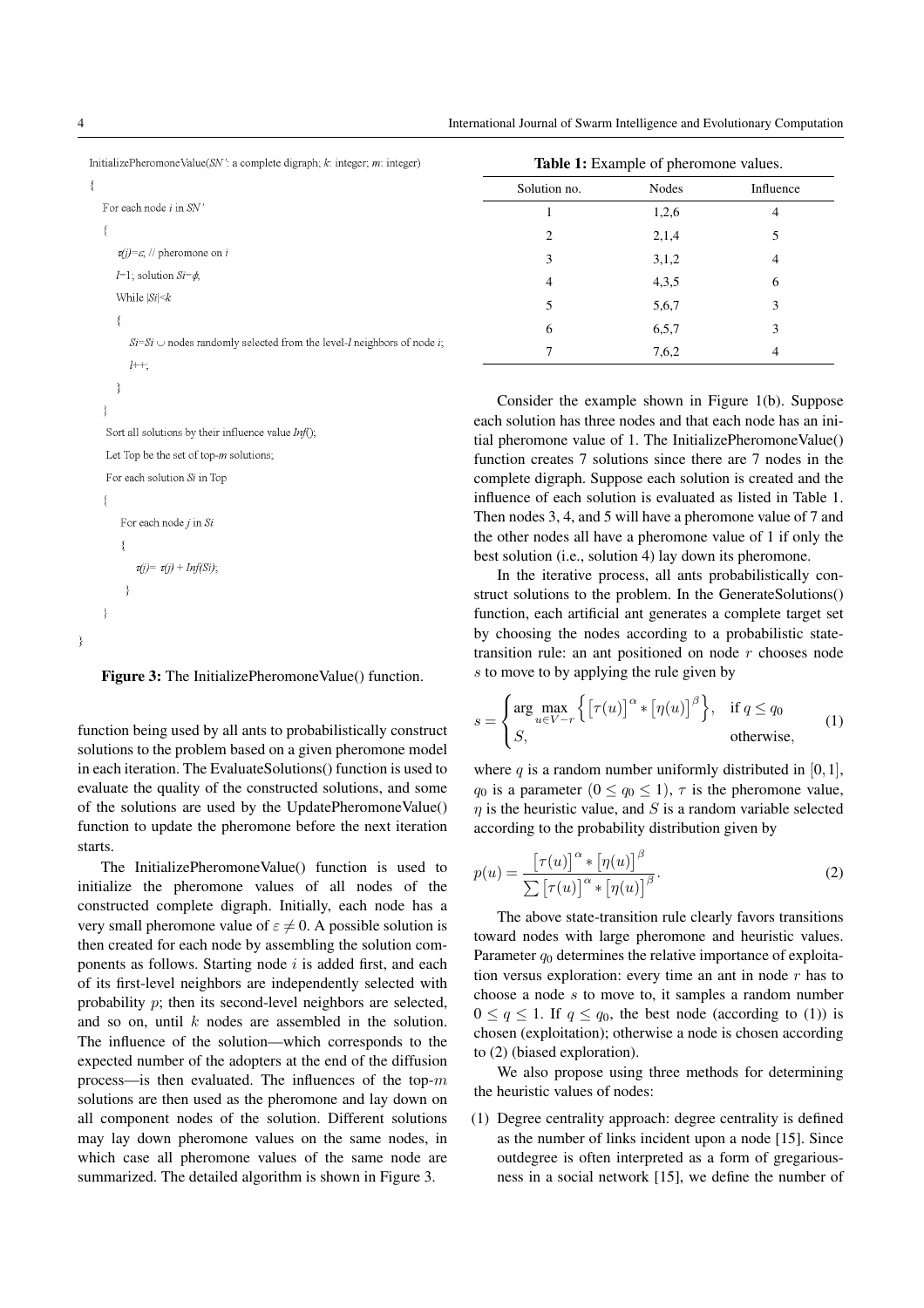|  | GenerateSolutions(k: integer; $q_0$ : integer; m: integer): a set of solutions |  |  |  |  |
|--|--------------------------------------------------------------------------------|--|--|--|--|
|--|--------------------------------------------------------------------------------|--|--|--|--|



**Figure 4:** Algorithm of the GenerateSolutions() function.

<span id="page-4-0"></span>links that connects the node to other nodes as its degree heuristic value. For the example shown in Figure [1\(](#page-2-1)a), the degree heuristic value of node 4 is 4.

- (2) Distance centrality approach: distance centrality is another commonly used influence measure [\[15\]](#page-7-20). The distance centrality of a node is defined as the average distance from this node to all of the other nodes in the graph. Again considering node  $4$  in Figure [1\(](#page-2-1)a), its distance centrality is 1.33 since its distances from nodes 1, 2, 3, 5, 6, and 7 are 2, 1, 1, 1, 1, and 2, respectively. We define the distance heuristic value of a node as the number of nodes minus its distance centrality.
- (3) Simulated influence approach: for each node  $i$ , we also use its influence  $Inf(i)$  as its heuristic value. However, as described by Kempe et al. [\[11\]](#page-7-2), it is an open question to compute this quantity exactly. We therefore simulate the random process to obtain a feasible estimate. Specifically, given a particular diffusion model, we simulate the process  $N$  times, and compute the average number of influenced nodes for each node as its heuristic value.

The detailed algorithm of the GenerateSolutions() function is shown in Figure [4.](#page-4-0)

First suppose the pheromone and heuristic values of all nodes in Figure [1](#page-2-1) are updated as listed in Table [2.](#page-4-1) Then suppose that an artificial ant is going to choose a 3-node solution, and that three random numbers are generated: 0.6, 0.9, and 0.5. Let  $\alpha = 1$ ,  $\beta = 1$ , and  $q_0 = 0.8$ . For the first node, the ant will select node 4 since this has the largest

**Table 2:** Example pheromone values and the heuristic values of nodes.

<span id="page-4-1"></span>

| Node            |  |  |  |  |
|-----------------|--|--|--|--|
| Pheromone value |  |  |  |  |
| Heuristic value |  |  |  |  |

EvaluateSolutions( $S$ : a set of nodes;  $\varsigma$ : a diffusion model): a number

ţ

₹

| Set parameters of diffusion model $\zeta$ ;                    |
|----------------------------------------------------------------|
| $Sum=0$ .                                                      |
| For $i=1$ to 1000                                              |
|                                                                |
| <i>n</i> =the number of nodes influenced by target set S;      |
| $Sum+=n$ .                                                     |
|                                                                |
| Return Sum/1000; // return expected number of influenced nodes |
|                                                                |

<span id="page-4-2"></span>**Figure 5:** Algorithm of the EvaluateSolutions() function.

value according to [\(1\)](#page-3-2); for the second node, since  $q_0 < 0.9$ the ant will select one node according to the probability distribution given in [\(2\)](#page-3-3); suppose that node 6 is selected in this step. Finally, the ant will select node 3 since this node has the largest value among the leaving nodes. A set of nodes  $\{4,6,3\}$  is then generated as the solution.

The EvaluateSolutions() function is then used to evaluate the performance of each solution. The performance of a target set S is evaluated by computing the value of  $Inf(S)$ . Again, we obtain estimates by simulating the diffusion models in a random process. Specifically, given a particular diffusion model, we simulate the process  $N$  times, and compute the average number of influenced nodes for each target set. A detailed algorithm is shown in Figure [5.](#page-4-2)

Once all ants have found their target sets, the pheromone is updated on all nodes. In our system the global updating rule is implemented according to

$$
\tau(u) = (1 - \rho) * \tau(u) + \sum_{k=1}^{m} \tau(u)^k.
$$
 (3)

Similar to the InitializePheromoneValue() function, the influences of the top- $m$  solutions are used as the pheromone and lay down on all component nodes of the solution, and all pheromone values of the same node are summarized. The  $\rho$  parameter is the evaporation rate and is implemented to avoid the algorithm converging too rapidly toward a suboptimal region. The detailed algorithm of the UpdatePheromoneValue() function is shown in Figure [6.](#page-5-1)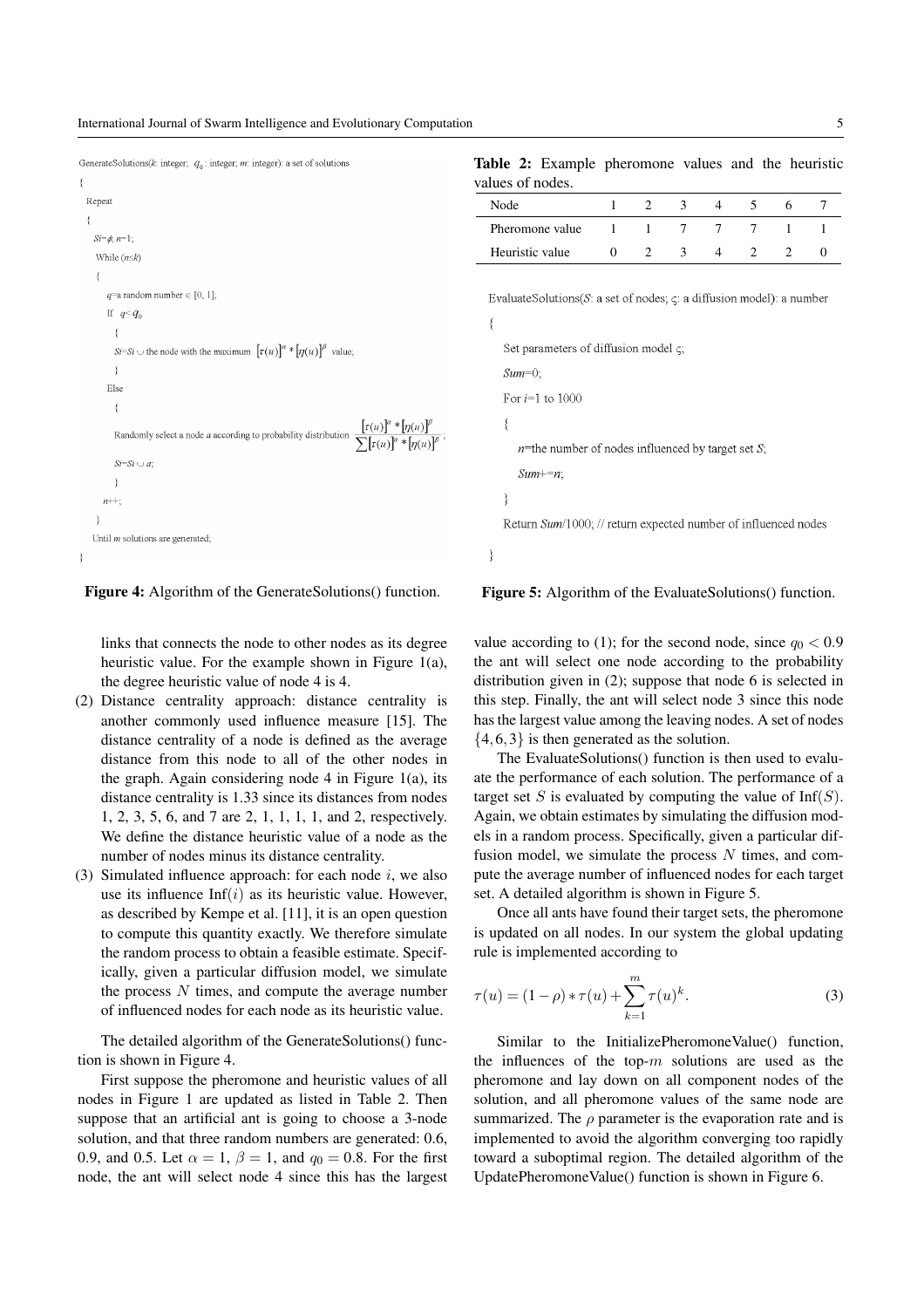UpdatePheromoneValue()

```
\{For each solution Si in Top
\{For each node u in Si
   \{\tau(u) = (1-\rho)^* \tau(u) + \text{Inf}(Si);
   ₹
\{₹
```
<span id="page-5-1"></span>**Figure 6:** Algorithm of the UpdatePheromoneValue() function.

Consider the example in Table [2.](#page-4-1) Let  $\rho$  be 0.9. Suppose there is an artificial ant who finds a 3-node solution  $\{3,4,6\}$ , whose expected influence Inf() is 5, and the current pheromone values of nodes 3, 4, and 6 are 7, 7, and 1, respectively. After updating the pheromone, these values will be set as 11.3, 11.3, and 5.9, respectively.

The iterative process of the ACO InfluenceMaximization() function ends when some termination condition is met, such as exceeding the execution time limit or a certain ratio of the nodes being influenced. The result, which is the best target set, is then returned.

## <span id="page-5-0"></span>**4 Evaluation**

We evaluated the efficacy of the proposed approaches by conducting experiments on a real world coauthorship data set. The coauthorship network was compiled from the complete list of papers on the arXiv e-print dated between January 1, 2006 and December 31, 2010. We constructed a coauthorship network as a directed graph in which each node represents an author and each directed edge represents a coauthor relationship from the author to another author (i.e., if they have coauthored at least one paper). Each edge  $(s_i, s_j)$  in the constructed coauthorship network is associated with a weight defined as  $\frac{|A_i \cap A_j|}{A_i}$ , where  $A_i$ and  $A_j$  denote the sets of papers authored by  $s_i$  and  $s_j$ , respectively. The coauthorship network contained 8,436 nodes representing all of the authors of the included papers,

<span id="page-5-2"></span>

| <b>Table 3:</b> Best combinations of parameters $\alpha$ , $\beta$ , and $\rho$ in the |  |
|----------------------------------------------------------------------------------------|--|
| noncompetitive case.                                                                   |  |

| Heuristic:                             | Degree        | Distance      | Simulated influence |
|----------------------------------------|---------------|---------------|---------------------|
|                                        | heuristic     | heuristic     | heuristic           |
| Parameters $\alpha$ - $\beta$ - $\rho$ | $1 - 1 - 0.8$ | $1 - 1 - 0.8$ | $1 - 2 - 0.9$       |

and 168,712 edges representing the coauthor relationships between these authors.

We first evaluated the proposed approaches in the noncompetitive case. In this case we used the original linear threshold model [\[3\]](#page-7-10) as the diffusion model. In this model, each node v initially chooses a threshold  $\theta_v \in [0,1]$  that represents the minimum fraction of active neighbors necessary for the activation of v. Also, each directed edge  $(u, v)$  is assigned a weight  $w_{u,v} \in [0,1]$  that roughly characterizes the weight of the influence that  $u$  has over  $v$ . The diffusion process unfolds in discrete steps, during which new node  $v$ becomes activated if the total weight of the incoming edges from its activated neighbors,  $A_v$ , is larger than its threshold  $(i.e., \sum_{u \in A_v} w_{u,v} \ge \theta_v).$ 

The first set of experiments aimed at finding the best combinations of the  $\alpha$ ,  $\beta$ , and  $\rho$  ACO parameters of the proposed approaches in the noncompetitive case. These experiments used  $\alpha$  values of 0, 1, 2, 3, and 4;  $\beta$  values of 0, 1, 2, 3, and 4; and  $\rho$  values of 1, 0.9, 0.8, 0.7, and 0.6. Each combination of different  $\alpha$ ,  $\beta$ , and  $\rho$  values corresponded to a single experiment. Also, the size of a target set and random number  $q_0$  were set as 30 and 0.8, respectively. We simulate the diffusion process  $N$  times for each targeted set and compute the averaged influence. Previous runs indicate that the quality of approximation after 1000 iterations is comparable to that after 10000 or more iterations. In this and subsequent experiments, we therefore simulate the diffusion process 1000 times. Table [3](#page-5-2) lists the best combinations of parameters  $\alpha$ ,  $\beta$ , and  $\rho$  of the proposed approaches with different heuristics.

The results in Table 3 indicate that the performance of the proposed approaches was best with  $\alpha = 1$ ,  $\beta = 1$ , and  $\rho = 0.8$  for the degree centrality heuristic;  $\alpha = 1, \beta = 1$ , and  $\rho = 0.8$  for the distance centrality heuristic; and  $\alpha = 1, \beta =$ 2, and  $\rho = 0.9$  for the simulated influence heuristic. These settings were therefore used in the subsequent experiment. Also, it is worth noting that  $\alpha$  and  $\beta$  are not equal to 0 in these best settings, which indicates that both the pheromone and heuristic values contribute to the performance of the proposed approaches.

We then compared the performances of the proposed approaches in the noncompetitive case. This experiment used two benchmarks—the maximum degree approach and the minimum distance approach—as baselines for our comparisons. In the maximum degree approach, we simply pick  $k$  nodes in the coauthorship network having the  $k$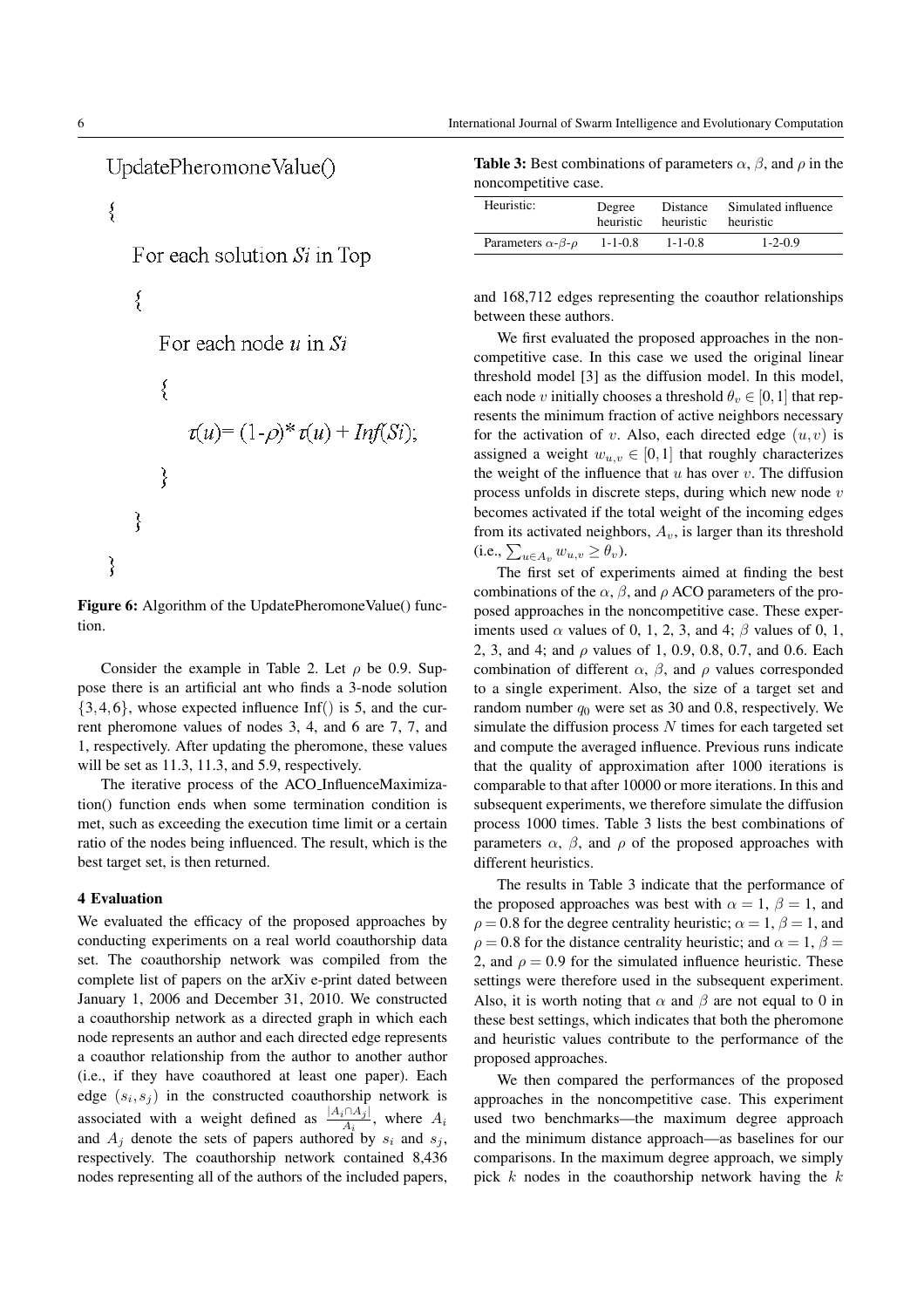

<span id="page-6-0"></span>**Figure 7:** Comparison of the performances of the proposed approaches and benchmarks in the noncompetitive case

highest degree centrality values. In the minimum distance centrality approach, we pick  $k$  nodes in the coauthorship network having the k lowest distance centrality values. For our approach the three different heuristics described in Section [3](#page-1-0) were used. These values were averaged over 1000 runs. Figure [7](#page-6-0) shows the average spread of the approximate solutions generated by our approaches and two benchmarks when solution size k was 10, 20, 30, 40, 50, 60, 70, 80, and 90.

It can be seen that the performance was best for our approach with the simulated influence heuristic, followed by our approach with the distance heuristic, our approach with the degree heuristic, the minimum distance approach, and the maximum degree approach (in that order). The performances of all of our three proposed approaches were better than those of the two benchmarks. The experimental results demonstrate the effectiveness of the search capacity of the ACO algorithm. Also, for the three proposed approaches, the approach using the simulated influence heuristic had the highest diffusion values. This indicates that the simulated influence heuristic was superior to the degree and distance heuristics.

We also compared the performances of the proposed approaches in the competitive environment. In this case we used the weight-proportional competitive linear threshold model [\[3\]](#page-7-10) as the diffusion model. In this model, each node *v* initially chooses a threshold  $\theta_v \in [0,1]$ , and each directed edge  $(u, v)$  is assigned a weight  $w_{u,v} \in [0,1]$ . Given sets  $I_A$  and  $I_B$  of initial adopters, the diffusion process unfolds as follows. In each step  $t$ , every inactive node  $v$  checks the set of edges incoming from its active neighbors. If their collective weight exceeds the threshold value, the node becomes active. In that case the node will adopt technology A with a probability equal to the ratio between the collective weight of edges outgoing from A active neighbors and the total collective weight of edges outgoing from all active neighbors. It has been proven that the weight-proportional

<span id="page-6-1"></span>**Table 4:** Best combinations of parameters  $\alpha$ ,  $\beta$ , and  $\rho$  in the competitive case.

| Heuristic:                             | Degree        | Distance      | Simulated influence |
|----------------------------------------|---------------|---------------|---------------------|
|                                        | heuristic     | heuristic     | heuristic           |
| Parameters $\alpha$ - $\beta$ - $\rho$ | $1 - 2 - 0.9$ | $1 - 2 - 0.8$ | $1 - 3 - 0.9$       |

competitive linear threshold model does not have the properties of monotonicity and submodularity [\[3\]](#page-7-10).

We again attempted to find the best combinations of parameters  $\alpha$ ,  $\beta$ , and  $\rho$  of the proposed approaches in the competitive case. These experiments investigated the same values of  $\alpha$ ,  $\beta$ , and  $\rho$  as used in the noncompetitive case. At the beginning of each experiment, a set of 30 nodes was randomly selected as the initial adopter of a competitive product. Also, the size of a target set and random number  $q_0$ were again set as 30 and 0.8, respectively. Table [4](#page-6-1) lists the best combinations of parameters  $\alpha$ ,  $\beta$ , and  $\rho$  of the proposed approaches with different heuristics.

The results in Table [4](#page-6-1) indicate that the performance of the proposed approaches was best with  $\alpha = 1$ ,  $\beta = 2$ , and  $\rho = 0.9$  for the degree heuristic;  $\alpha = 1$ ,  $\beta = 2$ , and  $\rho = 0.8$ for the distance heuristic; and  $\alpha = 1$ ,  $\beta = 3$ , and  $\rho = 0.9$ for the simulated influence heuristic. These settings were used in the subsequent experiment. Also, comparison with the experimental results in Table [3](#page-5-2) reveals that  $\beta$  was larger in the competitive case. It is inferred that using heuristics to select influential nodes plays a more important role in the competitive case.

We finally compared the performances of the proposed approaches in the competitive case. This experiment also used the maximum degree approach and minimum distance approach as baselines for our comparisons. Moreover, the size of a target set and random number  $q_0$  were again set as 30 and 0.8, respectively. At the beginning of the experiment, a set of 30 nodes was randomly selected as the initial adopter of a competitive product. Figure 8 shows the average spread of the approximate solution generated by our approaches and two benchmarks when solution size  $k$  was 10, 20, 30, 40, 50, 60, 70, 80, and 90.

Figure [8](#page-7-21) shows there were only small increases in the influenced nodes in the initial stage (i.e.,  $k = 10$  and  $k = 20$ , which is expected since the number of initial adopters of a competitive product (i.e., 30) is larger than  $k$ and hence more nodes may be influenced by the adopters of the competitive product. The diffusion values for the three proposed approaches were highest for the simulated influence heuristic. The performances of all of our three proposed approaches were again better than those of the two benchmarks. The experimental results show that the proposed approaches can be used even when the diffusion model does not have the properties of monotonicity and submodularity, and provides superior performance.